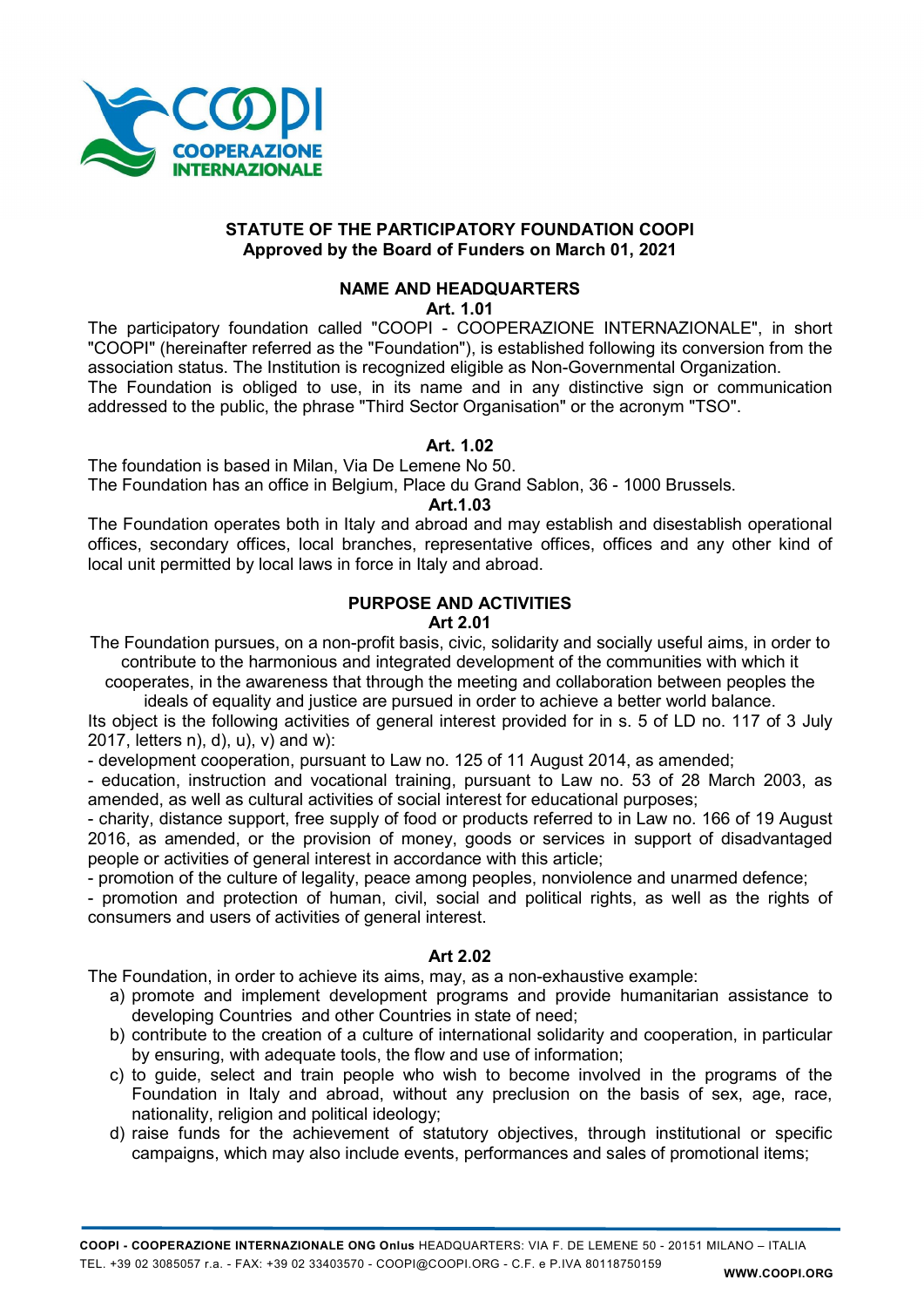

- e) carry out editorial activities, such as documentation and research, publish and disseminate essays, pamphlets, books, documents, audiovisuals, multimedia materials, specialist manuals and other materials and/or cultural activity that has the purpose of training/information for professionals in the field and/or contributes to raising awareness/informing public opinion on institutional purposes;
- f) provide every kind of assistance and support to all those who operate in different roles or intend to operate in the social and international cooperation;
- g) join and/or participate directly in organizations, partnerships, institutions, national and international federations, second level associations with the same and/or similar and/or analogous aims and purposes.

The Foundation may also carry out activities that are secondary and instrumental to the activities of general interest listed in the first paragraph, in compliance with the provisions of Article 6 of Legislative Decree no. 117 of 3 July 2017.

The Foundation is a "TSO" third sector organization in accordance with Legislative Decree no. 117 of 3 July 201.

# Art. 2.03

The Foundation may also enter into conventions and agreements with public and private funding agencies, international organizations, non-governmental organizations, associations and third sector organizations, universities and research institutions, public administrations, businesses, and any other institution, Italian or foreign, engaged or eager to become active in the field of development cooperation, humanitarian emergencies and immigration.

# ASSETS

# Art 3.01

The assets of the Foundation are intended for the pursuit of the civic, solidarity and socially useful aims referred to in article 2.01 and consist of the allocation indicated in the minutes of extraordinary general meeting of 18/12/2010, in the amount of Euro 70,000.00 (seventythousand/00) net. Of said total assets, the amount of Euro 70,000.00 (seventy-thousand /00), already duty-bound for granting, remains set as non-disposable assets, while any current and future surplus remains in the funds of the Board of Directors, subject to the requirements of the allocation in conformity with the statutory purposes of the Foundation.

# Art. 3.02

Such assets may be increased:

- by the contributions from the Members of the Foundation;

- by movable and immovable property, inheritance, legacy, public and private contributions, gifts and donations to that specific destination;

- by any other income intended to increase the assets, as per decision of the Board of Founders.

# Art 3.03

The revenue of the assets and any other income not intended to increase the resources constitute the means for the carrying out of the institutional activities.

# MEMBERS OF THE FOUNDATION

# Art 4.01

The members of the Foundation are the Founders.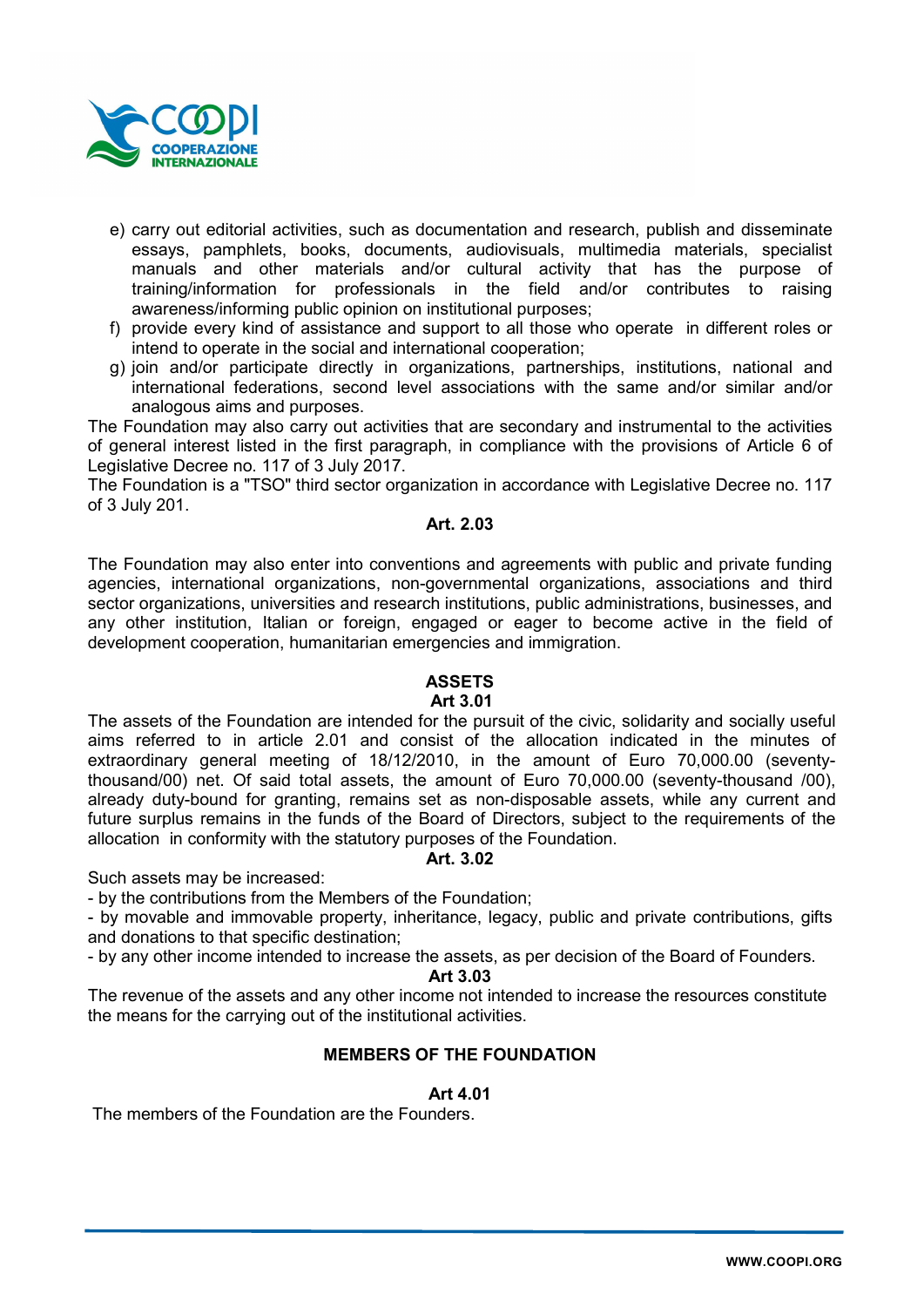

# **FOUNDERS** Art 5.01

Founders are individuals who, already members of the Association, having expressed in writing their consent to take the title of Founder and having paid the annual fee established by the Association, are shown in the specific list annexed to the deed of change of name of the Association into participatory Foundation.

The Founders adhere to the guiding and operating principles of the Foundation and commit themselves to promote, with the most appropriate means, the aims of cultural and financial aid for the initiatives in support of developing Countries.

# Art. 5.02

Any public or private, Italian or foreign person or entity may subsequently become Founder, albeit without legal status and as long as they share the aims of the Foundation and are co-opted with the favorable vote of at least two thirds of the Board of Founders and in line with the following conditions:

- they have been introduced by at least two Founders,

- they are willing to contribute to the assets of the Foundation with a minimum contribution equal to the one annually specified by the Board of Founders.

# Art 5.03

The Board of Founders may, by resolution adopted by at least two-thirds of the members, confer the title of Founder, even without payment of contributions, to individuals or entities that are deemed particularly worthy for their engagement in the social field or for the work carried out supporting the Foundation.

# EXCLUSION AND WITHDRAWAL OF FOUNDERS

# Art 6.01

The Board of Founders may decide, by a majority voting of two thirds of its members, the exclusion of Founders for serious reasons, including, but not limited to:

- breach of the obligations and duties under this Statute, failure to fulfill the contributions and duties laid down in this statute or deliberated by the bodies of the institution,
- repeated failure to attend the meetings of the Board of Founders,
- taking on roles in conflict of interest with those of the Foundation,

behavior deemed incompatible, also morally, with being a member of the Foundation.

In the case of institutions and legal entities the exclusion is automatic in the event of termination of the institution, however caused, in the event of bankruptcy or if undergoing other insolvency settlement proceedings. The assessment of such events lies with the Board of Founders.

# Art. 6.02

The Founders may, with at least six months notice, withdraw from the Foundation, subject to the duty to meet the obligations accepted.

# Art. 6.03

Those who are expelled or withdraw from the Foundation or for any reason cease to be part of it cannot request reimbursement of the contributions paid nor claim any rights on its assets.

# BODIES OF THE FOUNDATION

Art. 7.01

The bodies of the Foundation are:

- the Board of Founders,
- the Board of Directors
- the President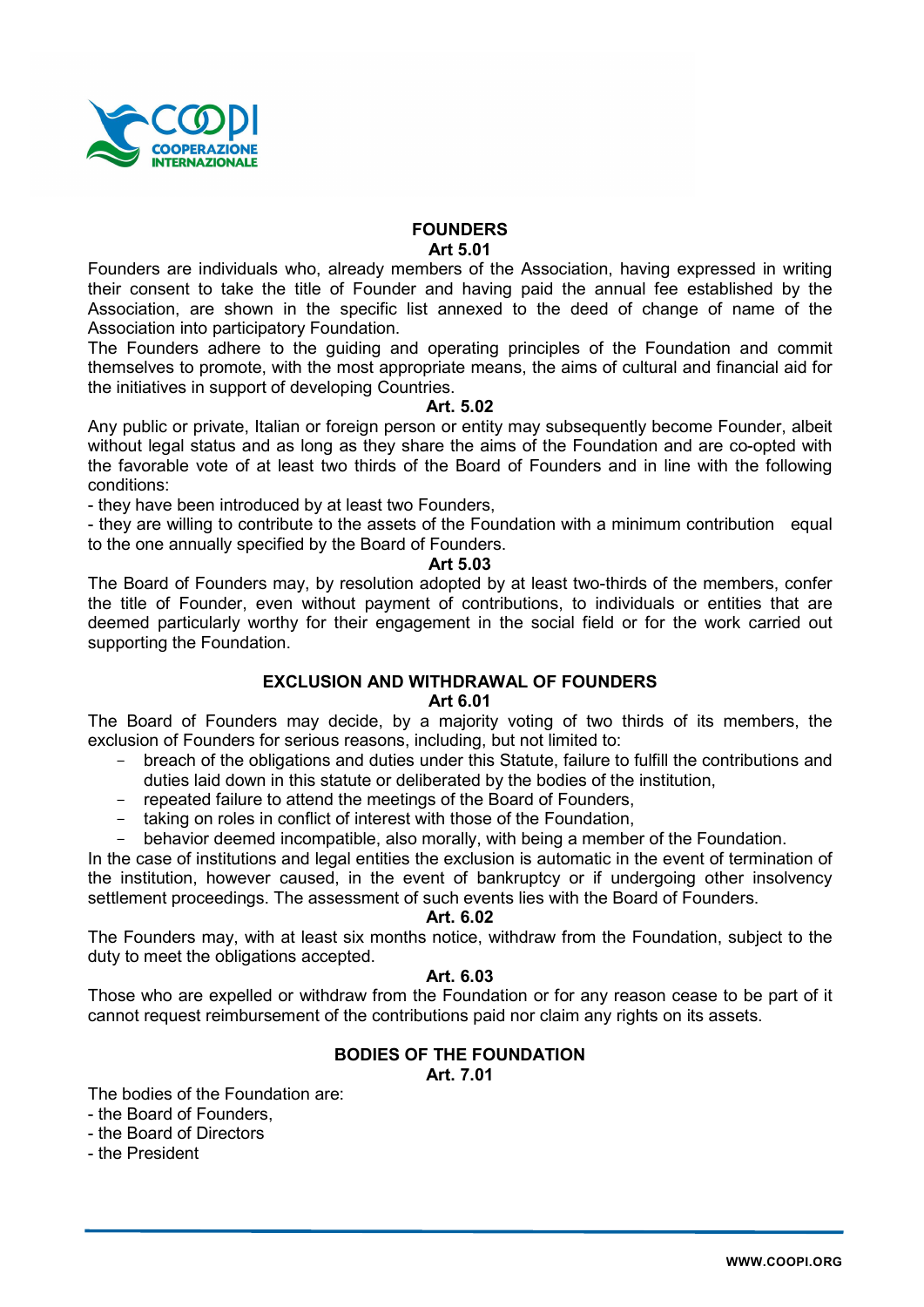

- the Vice President,

- the Board of Control.

# BOARD OF FOUNDERS

Art. 8.01

The Founders, both those participating to the deed of incorporation and those who joined at a later stage, constitute the Board of Founders.

# Art. 9.02

The Board of Founders has the following powers- in addition to those specifically stated in this statute:

- i. approve the final financial statements for the year and the company;
- ii. approve the estimated budget;
- iii. assess the achievements and define the general guidelines of the activity of the Foundation;
- iv. appoint members of the Board, after determining the total number of its members, who, in majority, should not have assignments within the operational structure of Coopi. A specific regulation of the Board of Founders will determine the ways in which to resolve possible instances of incompatibility arisen during their mandate;
- v. revoke the members of the Board of Directors;
- vi. appoint the President and Vice President of the Foundation;
- vii. appoint the Control Board;
- viii. authorize any reimbursement of expenses payable to the members of the Board of Directors, including those filling special posts;
- ix. approve amendments to the Statute;
- x. approve the dissolution and termination of the Foundation, appoint the liquidators and decide the devolution of assets;
- xi. set the annual contributions for Founding members;
- xii. establish and disestablish operational offices, secondary offices, local branches, representative offices, offices and any other kind of local unit permitted by local laws in force in Italy and abroad in accordance with art. 1.03.

The Board of Funders has the additional powers specified in article 25 of LD 117/2017.

The Board manages the foundation's accounting records in full compliance with the provisions of Articles 13 and 87 of Legislative Decree 117/2017.

# CONVENING AND QUORUM OF THE ASSEMBLIES OF THE BOARD OF FOUNDERS Art. 9.01

The Board of Founders shall meet at least once a year. It can also be convened by the President of the Foundation, whenever deemed necessary or at the request of at least one third of the members with an indication of the agenda to be discussed.

# Art. 9.02

Meetings can be called by means of any type of notice, including electronic, provided that a statement has been issued, sent by the President and delivered to each member at least eight working days before the date set for the meeting. The notice must specify the date, time and place of the meeting, in addition to the agenda. The notice may also include the date, time and place of a potential second call of the assembly.

Art 9.03

It is not possible to delegate.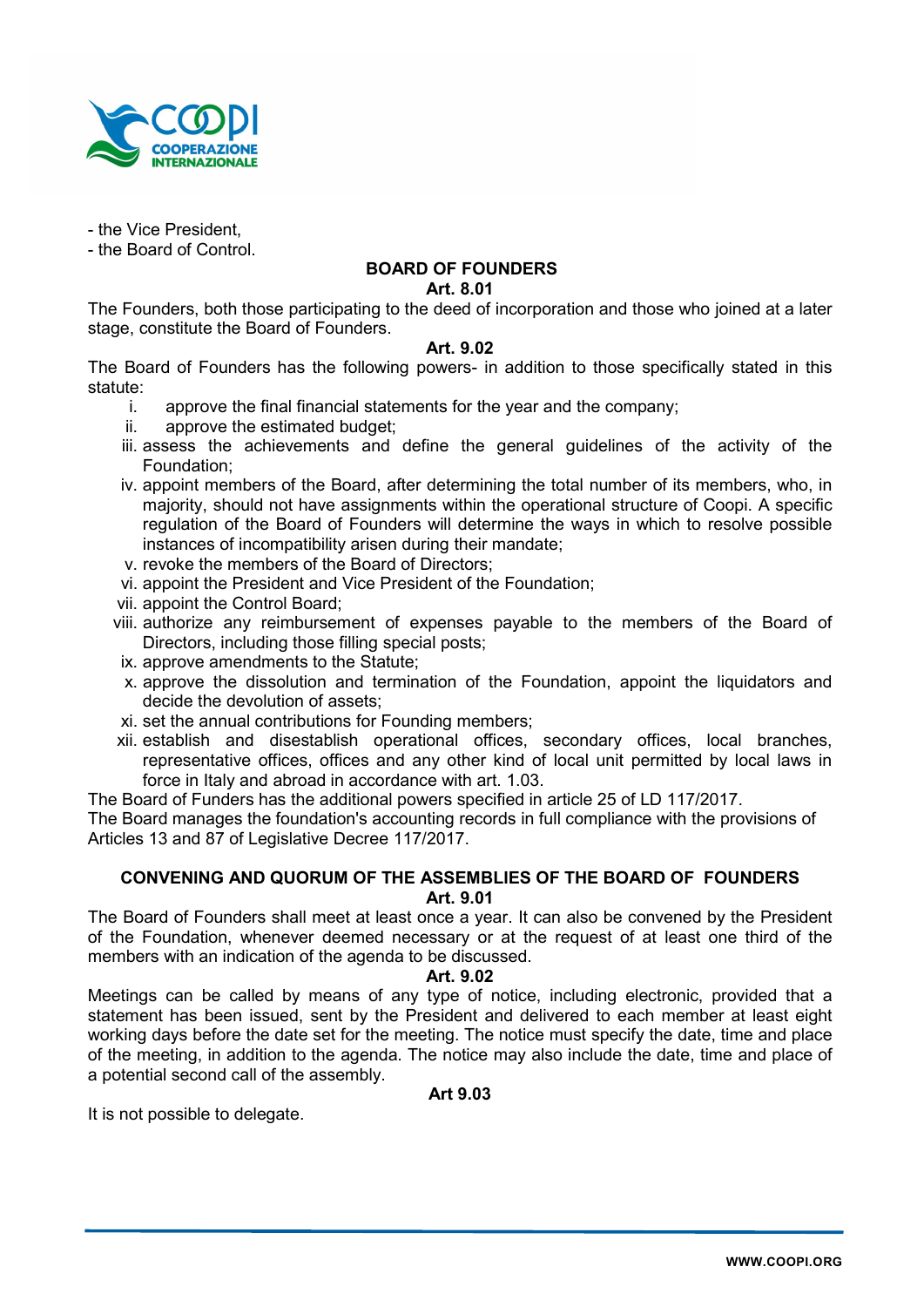

# Art. 9.04

The assembly is valid in the first call when at least a simple majority of the Founders has been reached, while on second call it is valid regardless of the number of participants. The second call should be scheduled at least twenty-four hours after the first. The Board decides by simple majority of those present, unless otherwise specified in this Statute. For resolutions concerning the dissolution and termination of the Foundation, the appointment of liquidators and the devolution of capital, a favorable vote of two thirds of the members is needed. Each member has one vote. In the case of even split, the vote of the President prevails.

#### Art. 9.05

The board can take place even if participants are located in different places, which could be contiguous or remote, and connected via audio and/or video, as the meeting should be deemed held in the place where the President and the Secretary are physically present, and the modalities of such meeting shall be recorded in the minutes. Through the application of appropriate rules of the Board of Founders, additional modalities of participation in the meeting might be determined.

#### Art. 9.06

The Board of Founders shall appoint a president and a secretary to conduct and minute the meeting.

# THE BOARD OF DIRECTORS

#### Art. 10.01

The Foundation is administered by a Board of Directors that is made of an odd number of members, which includes the President of the Foundation, and varies from five to nine members, which is established by the Board of Founders.

#### Art. 10.02

The members of the Board of Directors, who may also be individuals outside the Foundation, are appointed as follows:

-five members: the President and four members appointed by the Board of Founders

-seven members: the President and six members appointed by the Board of Founders -nine members: the President and eight members appointed by the Board of Founders

Art. 10.03

The Board of Directors is appointed for a period of three years, except for revocation at any time or resignation, and its members can be re-appointed.

# Art. 10.04

The Board may dismiss members, who do not participate in three consecutive Board meetings without compelling reason.

# Art. 10.05

If for any reason during the mandate one or more members of the Board are missing, the President, or in his absence, the Senior Director will promote their replacement that should be made by the Board of Founders within 60 days, without prejudice to article 8.02, letter (iv). The appointed Director will remain in office until the expiration of the term of the Board in charge at the time of his appointment. In case the Board of Founders did not make a decision within the above mentioned term, the Board of Directors provides for a replacement of its members by cooptation, without prejudice to article 8.02, letter (iv), and the so appointed board members will remain in office until the competent body will make a designation.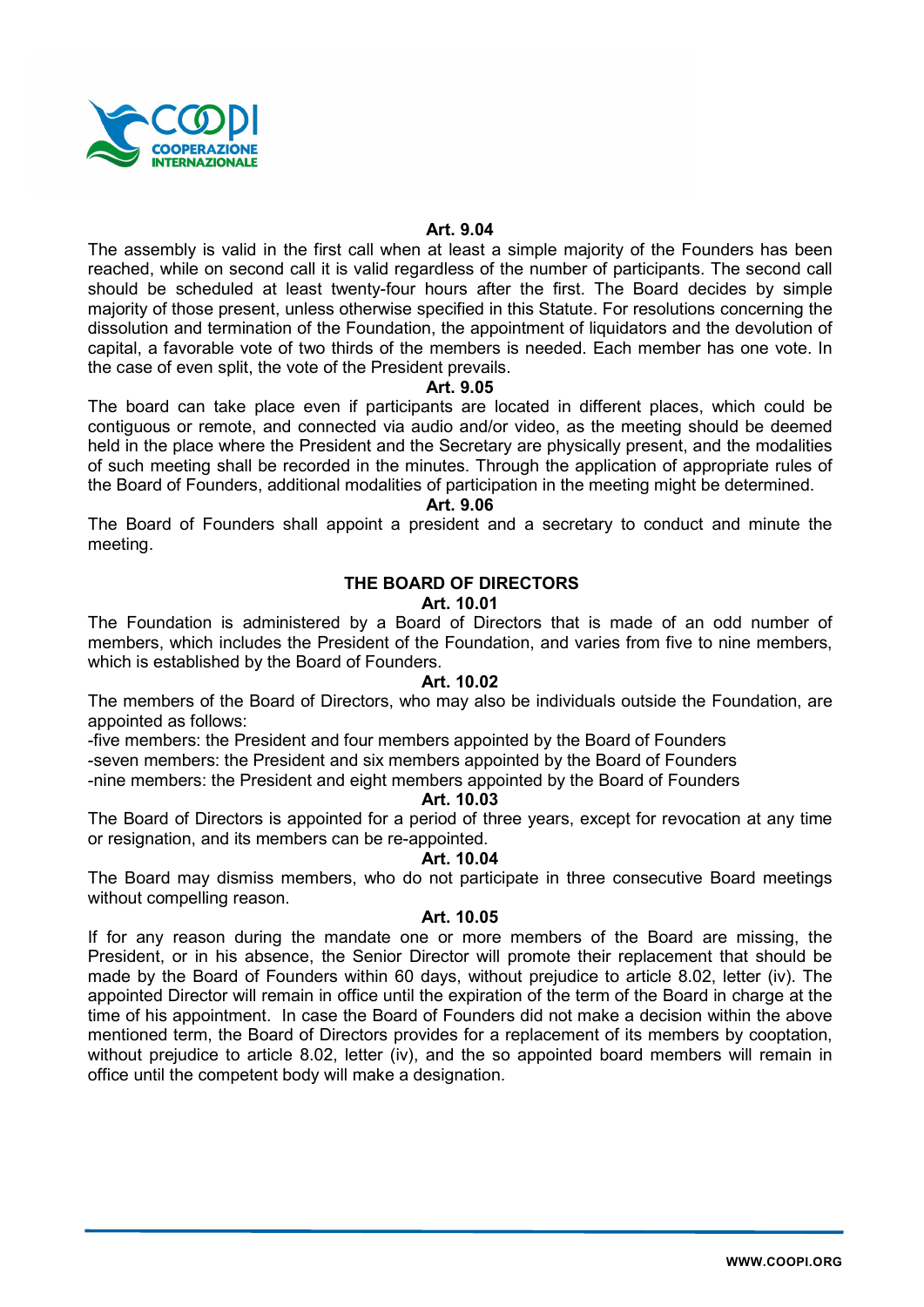

# POWER OF THE BOARD OF DIRECTORS

Art. 11.01

The Board of Directors has all powers of ordinary and extraordinary administration of the Foundation. In particular, in addition to the powers specifically granted with by Statute, the Board of Directors is entitled to:

- i. present and highlight to the Board of Founders the proposed financial statements and the forecast budget;
- ii. implement the requirements connected with the financial statements;
- iii. reach a decision about inheritance acceptance, gifts and donations, as well as about the purchase and the disposal of properties;
- iv. propose statutory amendments to the Board of Founders;
- v. approve any internal regulations and verify their application;
- vi. appoint a cash manager if needed, and to specify its duties;
- vii. appoint a Director based on a proposal of the Board of Founders, and to specify its duties and its compensation.

# Art. 11.02

The Board of Directors has the authority to appoint any Body that is deemed necessary for the Foundations' activities, also by taking into account external people, and it establishes their terms of office, duties and compensation.

# Art. 11.03

The Board of Directors may delegate, in whole or in part, its powers of ordinary administration to the President and/or to one or more board members or to the Director when appointed.

# Art. 11.04

The Director, when appointed, may attend meetings of the Board of Directors but will have no voting rights.

# NOTICE OF MEETING AND QUORUM OF THE MEETING OF THE BOARD OF DIRECTORS

# Art. 12.01

The Board of Directors meet at least six times per year. It is chaired by the President of the Foundation. It is convened by the President, on his own initiative, or at the request of at least one third of its members, by means of any type of notice, including electronic, provided that a statement is issued with at least eight days' notice. In particularly urgent situations the Board can be convened in the same mode with at least 24 hours notice. Notice of meeting should include the agenda, the place, the day and the time of the meeting. Nonetheless, the Board is regularly established, even though the above mentioned conditions have not been met, if all the members in office take part to the meeting.

# Art. 12.02

Sessions are valid with the presence of a simple majority of its members. The Board of Directors resolves by a vote of simple majority of those present; in case of even split the vote of the President prevails.

# Art. 12.03

The Board can take place even if participants are located in different places, which could be contiguous or remote, and connected via audio and/or video, as the meeting should be deemed held in the place where the President and the Secretary are physically present, and the modalities of such meeting shall be recorded in the minutes.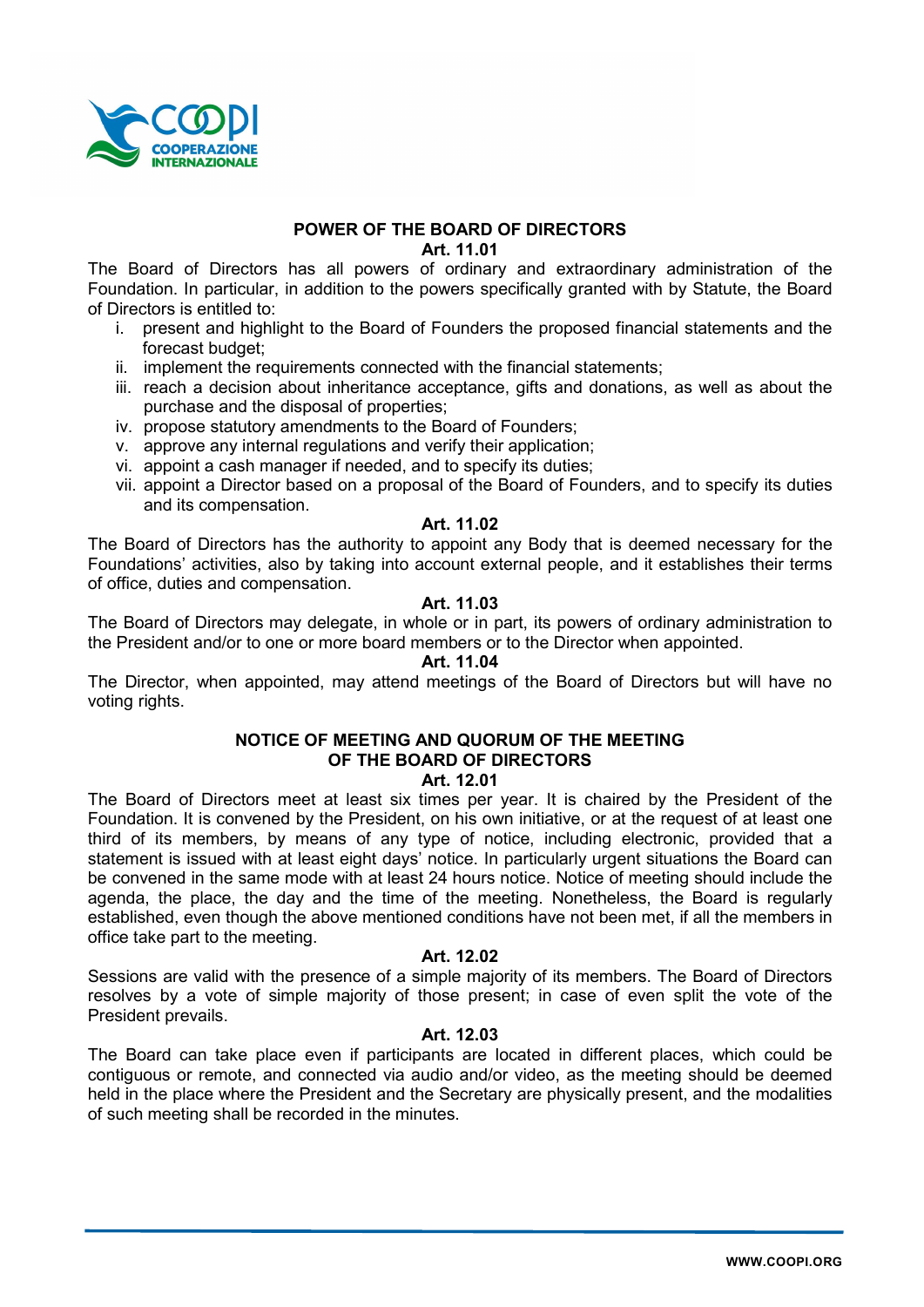

# Art. 12.04

Resolutions are recorded in the minutes of meeting that should be approved and signed by the President and by the Meeting Secretary.

# Art. 12.05

The Founder members have the authorization to examine the resolutions of the Board of Directors.

# PRESIDENT

# Art. 13.01

The President of the Foundation is appointed by the Board of Founders and remains in office for three years. He/She can be reappointed, and the Board of Founders can pass a motion of no confidence.

# Art. 13.02

The President shall be the general representative of the Foundation, he/she convenes the Board of Founders and the Board of Directors meeting, oversees the implementation of the approved deeds and is responsible for maintaining relationships with institutions, companies, public and private sector, in order to establish cooperative relationships to support the Foundation's initiatives.

#### Art. 13.03

The President, within the limits of his/her authority, may delegate individual functions to COOPI's members of executive office and/or to one or more members of the Board of Directors and/or to the Vice President, when appointed.

# VICE PRESIDENT

# Art. 14.01

The Vice President of the Foundation is appointed by the Board of Founders for a period of three years. He/She can be reappointed, and the Board of Founders can pass a motion of no confidence.

# Art. 14.02

The Vice President replaces the President in case of absence or impediment and carries out the functions as may be conferred upon him or her by the President.

He/She is responsible for general representation in place of that of the President.

### Art. 14.03

The signature of Vice President is enough to presume the absence or impediment of the President against third parties, and is sufficient to indemnify third parties, including public officials, from interferences and liabilities for limits on assignment of authority for the records to which the signature is referred.

# BOARD OF CONTROL - AUDIT

# Art. 15.01

The Foundation has a monocratic or collegial control body composed of three members, as determined by the Board of Founders.

The Board of Control is appointed by the Board of Founders and remains in office for three years. Article 2399 of the Italian Civil Code applies to the members of the control body.

The member of the monocratic Board of Control must be chosen among the statutory auditors registered in the appropriate register.

The Board of Control shall monitor compliance with the law and the Articles of Association and respect for the principles of correct administration, also with reference to the provisions of Legislative Decree no. 231 of 8 June 2001, where applicable, as well as the adequacy of the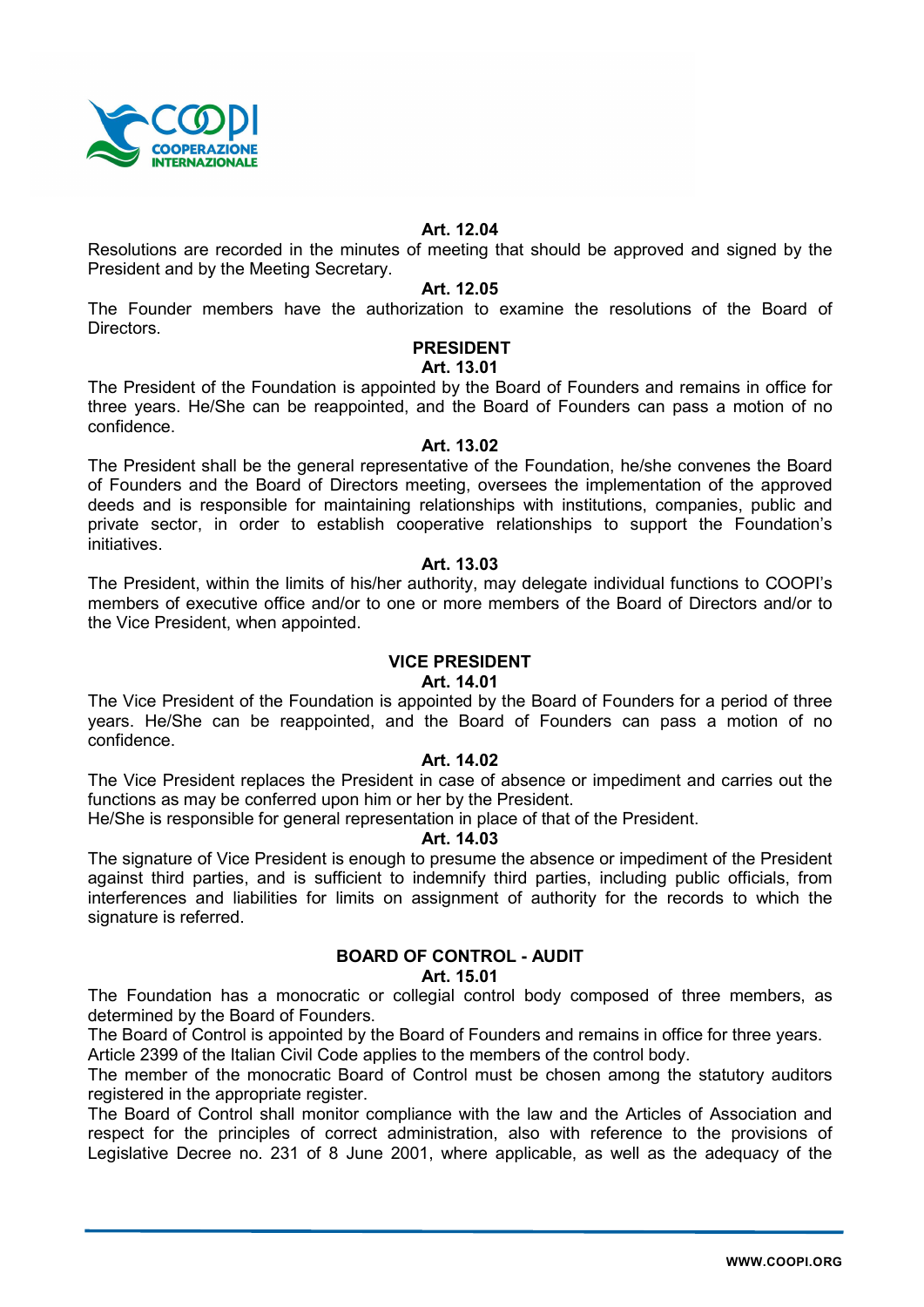

organisational, administrative and accounting structure and its concrete functioning.

The Foundation may appoint a Statutory Auditor or an Audit Firm, registered in the appropriate register. Appointment is optional, except for the compulsory aspects provided for in Article 31, paragraph 1, of Legislative Decree No. 117 of 3 July 2017.

The Controlling Body, if no Auditing Body has been appointed, exercises the functions of statutory auditor in the case of compulsory appointment pursuant to Article 31, paragraph 1, of Legislative Decree No. 117 of 3 July 2017, provided that all its members are statutory auditors registered in the appropriate register.

In case of the dismissal of the monocratic body or of a member of the Collegial Body the threeyear period, a replacement of the Collegial Body or of the member shall be made following the same procedures established for the appointment.

The person taking over shall remain in office for the remaining part of the current three-year period.

# Art. 15.02

The members of the Board of Auditors can take part, without the right to vote, to the meetings of the Board of Directors and of the Board of Founders.

# DIRECTOR

# Art. 16.01

The Board of Directors may appoint the Director of the Foundation. He/she ceases to hold office together with the Board of Directors that appointed him/her and can be re-appointed.

The board of Directors shall dismiss him or her for serious reasons.

# Art. 16.02

The Director:

- i. manages and coordinates, within the terms of the approved programmes and with the budget proviso, the Foundation's activities as well as its ancillary activities;
- ii. takes part, without the right to vote, to the meetings of the Board of Directors;
- iii. provides sound administration management and economic and accounting management;
- iv. provides for, in accordance with the guidelines approved by the Board of Directors, the personnel recruitment and for all the related measures;
- v. draws up the estimated budget and the final account;
- vi. oversees the development of the programme activities;
- vii. proposes to the Board of Directors internal regulations;
- viii. implements the enforcement of the resolutions of the Board of Directors;
- ix. exercises all powers potentially allocated to him/her by the Board of Directors.

# FINANCIAL YEAR AND BUDGET

# Art. 17.01

The financial year begins on January and ends on December  $31<sup>st</sup>$  of each year. By April  $30<sup>th</sup>$  (in exceptional cases by 180 days after the end of the financial year) the Board of Founders approves, on the basis of a report by the Board of Directors, the final balance of the previous year, in accordance with the guidelines laid down by law.

The Board of Directors, in its report on the financial statements, documents the secondary and instrumental nature of the activities carried out pursuant to the provisions of art. 2.

The Board of Founders shall approve the budget for the following year by 31 December.

# Art. 17.02

The budgets must be deposited at the headquarters of the Foundation fifteen days before the Board is convened to approve them.